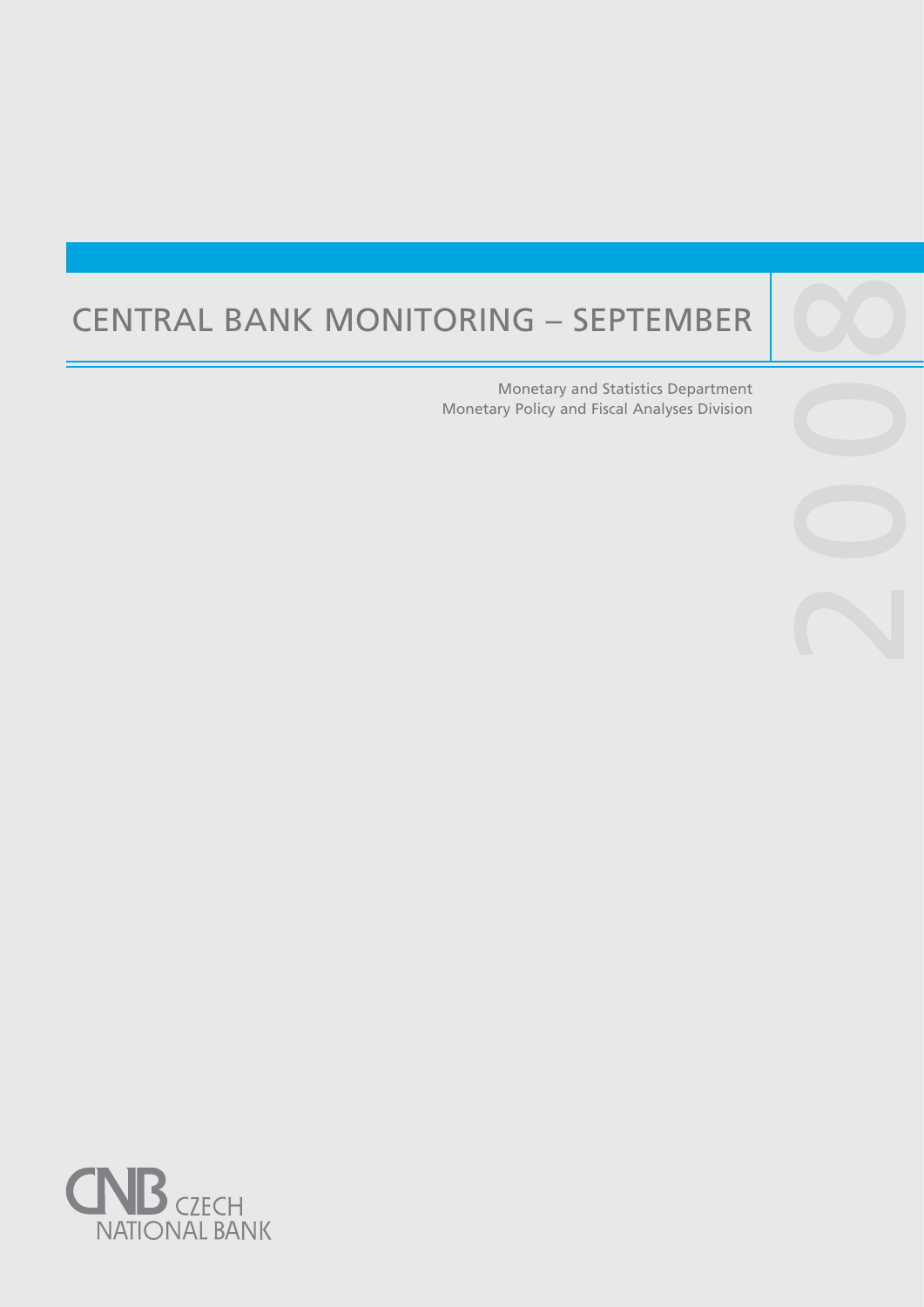## **In this issue**

*The past three months have seen the financial crisis subsiding only slowly, as well as corrections to the prices of oil and some agricultural commodities. In* Spotlight *we take a look at the importance of house prices for monetary policy and their practical treatment in some central banks. Our selected speech is RBNZ Governor Alan Bollard's address on flexibility and the limits of inflation targeting.* 

## **1. Latest monetary policy developments at selected central banks**

#### **ECB and Fed**

|                                      | Euro area (ECB)                               | <b>USA (Fed)</b>                            | • The ECB raised its rate                                                      |
|--------------------------------------|-----------------------------------------------|---------------------------------------------|--------------------------------------------------------------------------------|
| Inflation target                     | $< 2\%$ <sup>1</sup>                          | n.a.                                        | by 0.25 p.p. to 4.25% in                                                       |
| <b>MP</b> meetings<br>(rate changes) | 3 Jul (+0.25)<br>7 Aug (0.00)<br>4 Sep (0.00) | 24-25 Jun (0.00)<br>5 Aug (0.00)            | July<br>concerns<br>over<br>about the<br>potential<br>second-round effects of  |
| <b>Current basic rate</b>            | 4.25%                                         | 2.00%                                       | higher<br>inflation,                                                           |
| Latest inflation                     | 3.8% (Aug 2008) <sup>2</sup>                  | 5.6% (Jul 2008)                             | resulting mainly from                                                          |
| <b>Expected MP meetings</b>          | 2 Oct<br>6 Nov<br>4 Dec                       | 16 Sep<br>28-29 Oct                         | rising food and energy<br>prices, and in an attempt<br>inflation<br>keep<br>to |
| Other expected events                | 4 Dec: publication of<br>forecast             | 15 Oct, 3 Dec:<br>publication of Beige Book | expectations anchored.                                                         |
| Expected rate movements <sup>3</sup> |                                               |                                             | • The Fed left its key rate<br>unchanged at 2%.                                |



 $^1$  ECB definition of price stability; <sup>2</sup> preliminary estimate; <sup>3</sup> direction of expected change in rates in coming quarter taken from Consensus Forecasts survey

#### **Central European economies**

|                                      | <b>Slovakia (NBS)</b>                                            | <b>Hungary (MNB)</b>                            | <b>Poland (NBP)</b>                                       |
|--------------------------------------|------------------------------------------------------------------|-------------------------------------------------|-----------------------------------------------------------|
| Inflation target                     | $< 2\%$                                                          | 3.0%                                            | 2.5%                                                      |
| <b>MP</b> meetings<br>(rate changes) | 24 Jun $(0.00)^4$<br>29 Jul (0.00)<br>26 Aug (0.00)              | 23 Jun (0.00)<br>21 Jul (0.00)<br>25 Aug (0.00) | 24-25 Jun (+0.25)<br>29-30 Jul (0.00)<br>26-27 Aug (0.00) |
| Current basic rate                   | 4.25%                                                            | 8.50%                                           | $6.00\%$                                                  |
| Latest inflation                     | 4.8% (Jul 2008)                                                  | 6.7% (Jul 2008)                                 | 4.8% (Jul 2008)                                           |
| <b>Expected MP meetings</b>          | 30 Sep<br>28 Oct<br>25 Nov                                       | 29 Sep<br>20 Oct<br>24 Nov                      | 23-24 Sep<br>28-29 Oct<br>25-26 Nov                       |
| Other expected events                | 23 Sep: Report on<br><b>Monetary Developments</b><br>for 2008 H1 | 24 Nov: publication of IR <sup>5</sup>          | 30 Oct: publication of IR <sup>5</sup>                    |
| Expected rate movements <sup>3</sup> |                                                                  |                                                 |                                                           |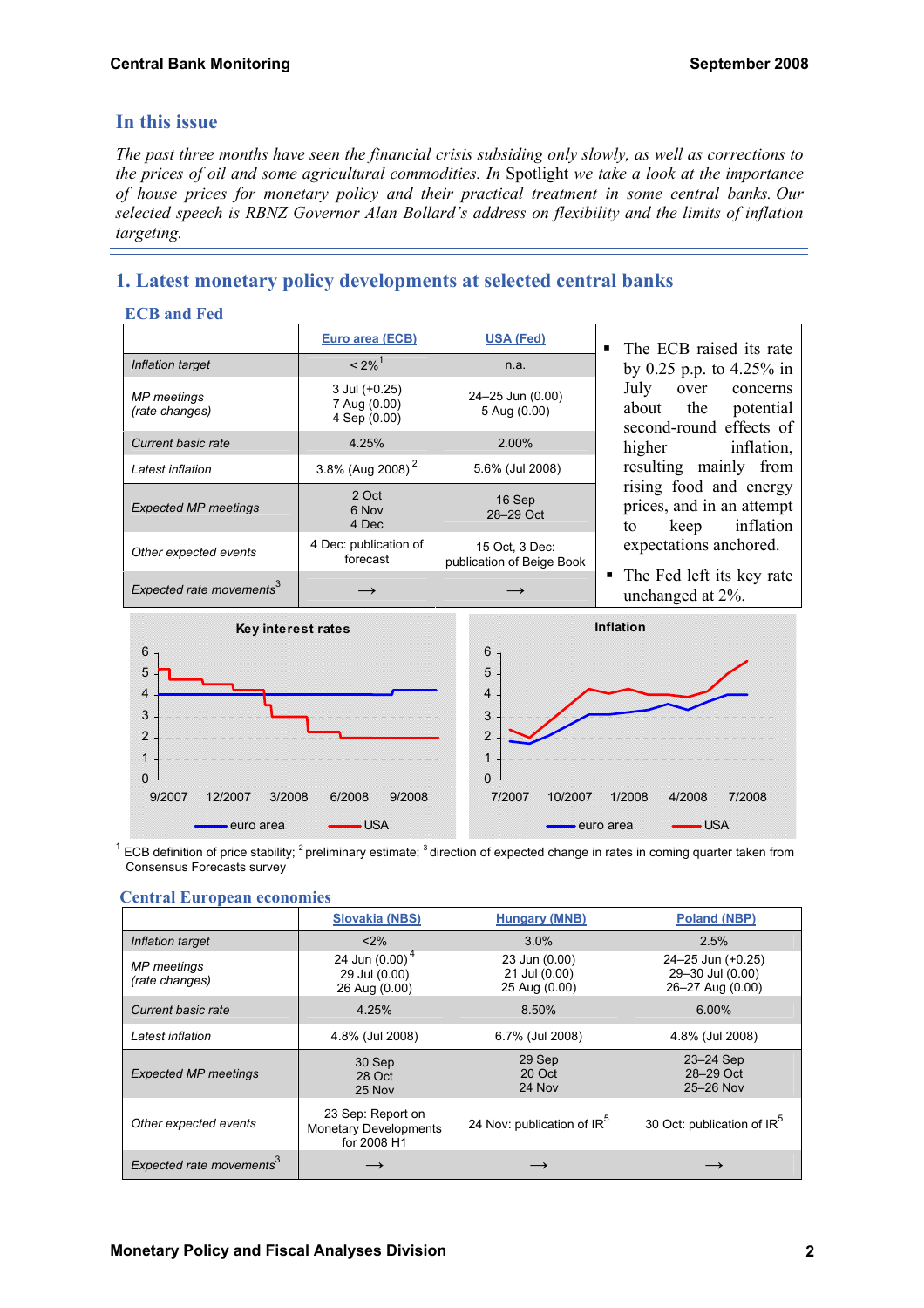

 $4$  The NBS decides on rates once a week; the dates given correspond to the expected dates of discussion of the Situation Report: <sup>5</sup> Inflation Report

The NBP raised its key rate by 0.25 p.p. to 6.00% in reaction to a rising inflation rate (driven by wage-cost pressures) and on fears of inflation expectations staying high. The MNB stopped tightening monetary policy for the time being, i.e. it did not add to its previous three rate increases and left its key rate at 8.50%. The NBS also left its rates unchanged at 4.25%; given the 0.25 p.p. rate increase in the euro area, the rates in these two monetary areas are now the same.

|                                      | <b>United Kingdom (BoE)</b>                             | <b>Sweden (Riksbank)</b>                                | <b>New Zealand (RBNZ)</b>                                               |
|--------------------------------------|---------------------------------------------------------|---------------------------------------------------------|-------------------------------------------------------------------------|
| Inflation target                     | 2%                                                      | 2%                                                      | 2%                                                                      |
| <b>MP</b> meetings<br>(rate changes) | 9-10 Jul (0.00)<br>6-7 Aug (0.00)<br>$3-4$ Sep $(0.00)$ | 2 Jul (+0.25)<br>$3$ Sep $(+0.25)$                      | 24 Jul (-0.25)                                                          |
| Current basic rate                   | 5.00%                                                   | 4.75%                                                   | 8.00%                                                                   |
| Latest inflation                     | 4.4% (Jul 2008)                                         | 4.4% (Jul 2008)                                         | 4.0% (2008 Q2)                                                          |
| <b>Expected MP meetings</b>          | $8-9$ Oct<br>$5-6$ Nov<br>$3-4$ Dec                     | 22 Oct                                                  | 11 Sep<br>4 Dec                                                         |
| Other expected events                | 12 Nov: publication of IR <sup>5</sup>                  | 23 Oct: publication of<br><b>Monetary Policy Report</b> | 11 Sep and 4 Dec:<br>publication of Monetary<br><b>Policy Statement</b> |
| Expected rate movements <sup>3</sup> |                                                         |                                                         |                                                                         |

#### **Other selected inflation-targeting countries**



The Riksbank tightened its key rate twice by 0.25 p.p. to 4.75% in response to persisting high inflation pressures (food and energy prices and wages) and higher inflation expectations and in an effort to steer inflation back on target in the medium term. By contrast, the RBNZ lowered its rate by 0.25 p.p. in an attempt to avoid a downswing in economic growth, against a backdrop of adverse global economic growth prospects. The BoE left its rate unchanged at 5.00%.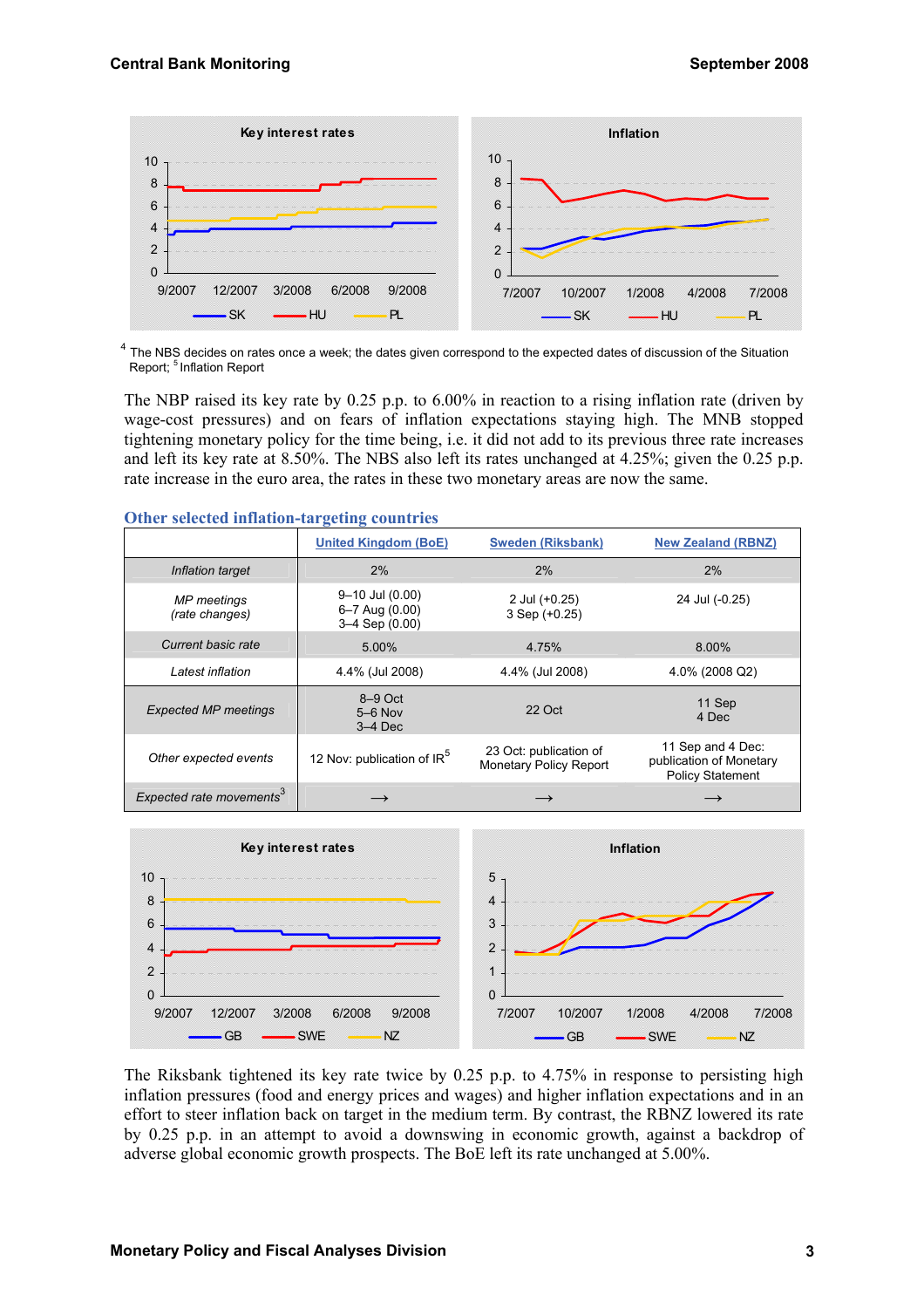### **2. News**

#### **[ECB issues review of international role of euro](http://www.ecb.int/pub/pdf/other/euro-international-role200807en.pdf)**

The ECB on 9 July published its seventh annual review of the international use of the euro in financial markets and the banking sector in 2007. The review analyses trends in the use of the euro by non-residents, covering its role in the global economy and in individual countries outside the euro area. The report confirms the declining share of euro-denominated instruments in debt securities markets and in international bank deposits. The situation in foreign exchange markets is stable, while a rising tendency was found in the use of the euro in international bank loans and foreign exchange reserves. The review also presents information on the origins of the turmoil in global financial markets since mid-2007, adding that this may partly explain the decline in the international debt securities market.

#### **[Fed takes more actions to support financial markets…](http://www.federalreserve.gov/newsevents/press/monetary/20080730a.htm)**

The Fed continued taking actions to foster the functioning of financial markets and to enhance the liquidity and balance sheets of commercial banks. In addition, it introduced two new instruments. The first is an auction of options on \$50 billion of draws on the Term Security Lending Facility (**[TSLF\)](http://www.federalreserve.gov/monetarypolicy/tslf.htm)**, and the second is an 84-day Term Auction Facility (**[TAF\)](http://www.federalreserve.gov/monetarypolicy/taf.htm)** as a complement to 28-day TAF loans.

#### **[…and introduces new face on Board of Governors…](http://www.federalreserve.gov/newsevents/press/other/20080826a.htm)**

In the last issue of *Monitoring* we reported Frederic S. Mishkin's departure from the Board of Governors of the Federal Reserve System. Now we can give you information on his successor, Elizabeth A. Duke, who has been formally sworn in as a member of the Board of Governors. Governor Duke assumed her position on 5 August 2008 and her term expires on 31 January 2012. A short biography of Governor Duke is available **[here](http://www.federalreserve.gov/aboutthefed/bios/board/duke.htm)**.

#### **[…and jointly organises traditional Jackson Hole symposium](http://www.kc.frb.org/home/subwebnav.cfm?level=3&theID=751&SubWeb=7)**

The annual Jackson Hole symposium is highly popular with economists. The theme of this year's event, which took place on 21–23 August, was "Maintaining Stability in a Changing Financial System". The focus was on financial crises, with a particular emphasis on recent events. The opening remarks were given by Ben Bernanke, who spoke about regulation as a tool for preventing financial crises. Other speakers dwelt on the history of financial crises, asymmetric information, liquidity problems and the credit cycle. Concluding remarks were made by Bank of Israel Governor Stanley Fischer.

#### **[NBP analysts unveil new model](http://www.nbp.pl/en/publikacje/raport_inflacja/NECMOD_en.pdf)**

On 30 June 2008, the Polish central bank presented its new forecasting model NECMOD. Based on the bank's previous model, NECMOD better reflects the structural and economic changes in the Polish economy over the past few years. It has a richer supply side structure and has been extended and elaborated in the labour and housing market areas in particular. The new model allows the influence of EU structural funds to be incorporated and commodity shocks to be modelled. It also enables the appreciation trend of the Polish zloty to be treated in the light of changes in the real equilibrium exchange rate.

#### **[Swedish central bank increases size of repo…](http://www.riksbank.com/templates/Page.aspx?id=28724)**

As from 8 September, the Riksbank will over the course of approximately one month make purchases of SEK to the value of SEK 5 billion on the foreign exchange market to increase the volume of lending to commercial banks in its weekly repo transactions. The Riksbank's purchase of SEK will increase the banks' need to borrow SEK in repo transactions. The bank says this measure does not have any monetary policy consequences. It merely has practical reasons for supporting the activity of commercial banks in its repos.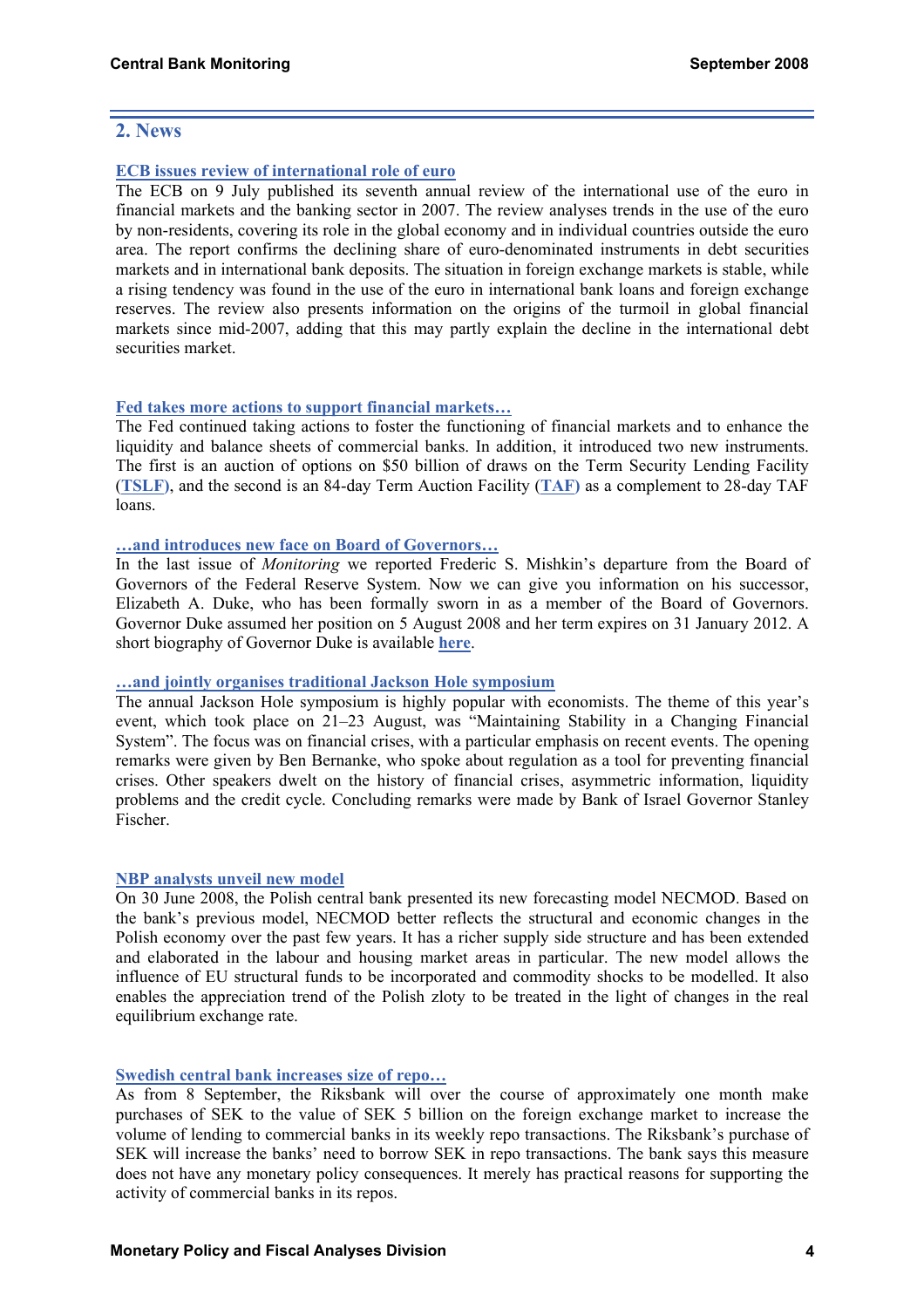#### **[…and its economists examine relationship between house prices and economy](http://www.riksbank.com/upload/Dokument_riksbank/Kat_publicerat/Ekonomiska%20kommentarer/2008/ek_kom_no6eng.pdf)**

This study focused on the Swedish economy (1986–2007). For the empirical testing the authors used a model that differs somewhat from the Riksbank's main forecasting model for the Swedish economy, Ramses. The paper concludes that changes in the housing market have only a small effect on inflation and GDP. These effects and their significance for monetary policy are reinforced in cases where housing is used as collateral for mortgage loans. In *Spotlight* we look at the importance of house prices for monetary policy and their practical treatment in some central banks.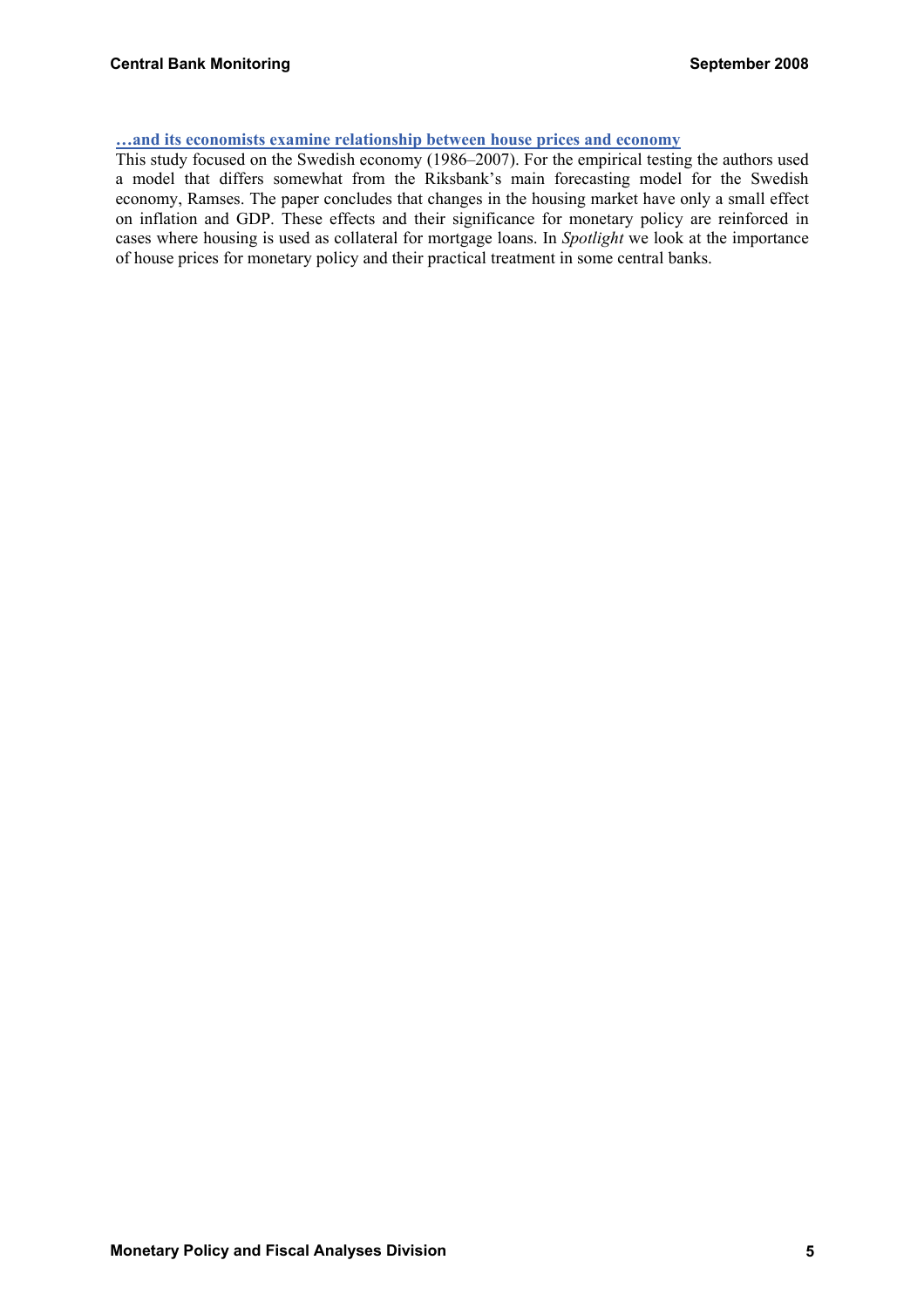## **3. Spotlight: The importance of house prices for monetary policy and their practical treatment in selected central banks**

*In this issue of* Monitoring *we examine the importance of house prices for monetary policy. After briefly defining the position of house prices in the monetary policy transmission mechanism, we look at individual aspects of the practical treatment of house prices in monetary policy-making at selected central banks. In particular, we discuss the issue of the inclusion of housing-related expenditure in consumer price indices.* 

House prices enter the monetary policy [transmission mechanism](http://www.cnb.cz/en/faq/faq_mp/trans_mechanism.html) primarily through the **wealth channel** (the value of the net equity of households and firms being of key importance) and via the **balance sheet of the banking sector**. Specifically, then, this effect can go via: (i) household consumption through the wealth channel, as a rise in house prices is perceived as a rise in wealth and a source of consumption financing, and/or (ii) the balance sheet of the banking sector, as house prices often act in the role of collateral in lending transactions.<sup>1</sup> Although these two channels are not the only, or probably even the dominant, channels of monetary policy transmission (exchange rate, interest rate<sup> $2$ </sup> and credit channels also operate), it is the interconnections between all these channels from which the power of monetary policy stems. It is obvious, meanwhile, that these channels vary in strength from one economy to another in terms of their effects on the real economy, and it is this that determines whether or not asset prices are incorporated into the forecasting system (for example, the BoE takes into account both asset prices and house prices). The table below shows the position of housing and related expenditures in the monetary policies of selected central banks.

*How can central banks take house prices into account?* The first way is merely to track the housing market and house prices, and not to react to or interfere with them, even when imbalances arise. The **second** way is exactly the opposite: to include house prices directly in the central bank's decision (interest rate) rule or "reaction function" as another component over and above the deviation of inflation from the inflation target, etc. However, this approach is also inappropriate, as dual targets introduce further volatility into the economy. This is probably why none of the central banks we monitor targets or reacts directly to house prices. The other options lie somewhere between these two extremes. The **third** approach consists in taking house prices, or their aforementioned transmission channel, explicitly into account in the central bank's analytical and forecasting system and in the related source materials for monetary policy decision-making. The **fourth** option is to include expenditure related to the use of housing in consumer price indices, for example using the concept of imputed rent. In this case, consumer prices do not reflect house prices directly, but reflect the prices of services consumed or the utility hypothetically realised by property owners, in line with the fundamental CPI methodology. The **fifth** approach is a methodological extension of the CPI concept directly to include asset prices (including house prices) so that the indices measure the cost of living via the prices of present and future goods.<sup>3</sup> The last two techniques assume that CPIs have the relevant content, i.e. that there is some degree of coordination between the central bank and the statistics office responsible for the methodology, collection and publication of consumer price data.

All this means, among other things, that the conceptual differentiation of whether housing is being purchased/used for investment or consumption is important in terms of the inclusion of housingrelated prices in the CPI. Housing can be viewed on the one hand as a durable good that provides a service to households. One the other hand, a property purchase can be regarded as an investment. It is solely up to the owner to decide whether to realise his potential profit by selling in the future and

 $\overline{a}$ 

<sup>&</sup>lt;sup>1</sup> If house prices rise, the probable loss arising from the sale of mortgage loan collateral decreases, which notionally increases the bank's capital and allows it to increase the volume of its investments and loans. A sharp fall in house prices, however, can lead to major credit constraints, a credit crunch and a downswing in economic activity.

<sup>&</sup>lt;sup>2</sup> This includes the effect of the interest rate level on housing financing costs. Low rates increase the demand for and price of residential property. The rising price of housing relative to construction and other production costs leads, in turn, to rising construction activity. This increases aggregate demand and overall economic activity.

 $3$  Such measurement runs into the problem of the approximation of future goods prices in the form of asset prices.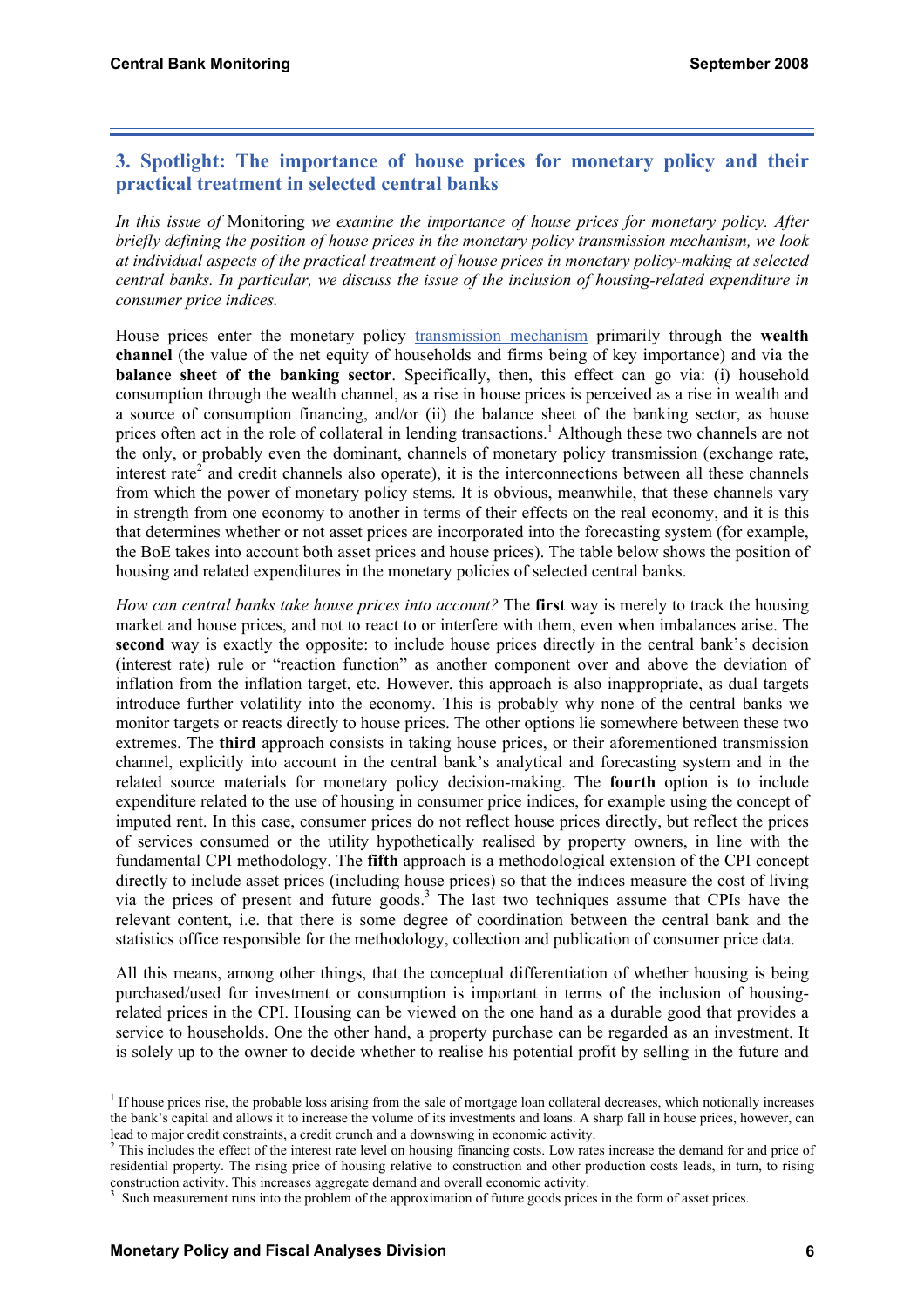how to handle the investment while it is in his possession (whether to collect returns in the form of rents, etc.). However, if we take into account the expenditure associated with the use of housing (maintenance, wear and tear, etc.), such expenditure can be counted as consumption. This is how statistics offices usually treat it when designing consumer price indices.

The aforementioned concept of imputed rent captures the prices of the hypothetical flow of services which houses provide to their owners and seems to be generally acceptable and widely used. When this concept is applied, house prices can directly influence the prices of consumer expenditure, primarily via the costs associated with owner-occupancy. These include property purchase costs, costs linked with financing the purchase (e.g. insurance), routine maintenance, reconstruction costs and so on.

Four methods are commonly used to determine imputed rent in statistical practice. The methodological differences between them stem from the extent to which real property transaction prices are reflected in the CPI. Unlike the other methods (the *user cost, rental equivalence* and *payment* approaches), the *net acquisition approach* calculates imputed rent on the basis of the housing acquisition and maintenance expenditures of new owners at the time the expenditures are actually made. This method thus reflects real transaction prices. The *user cost* and *payment* methods compute the imputed rent by including, among other things, interest on mortgage loans, mortgage payments (the *payment approach* only), opportunity costs – future interest income forgone, and amortisation (the *user cost approach* only). These items represent components with high potential volatility. A drawback with the *rental equivalence approach* is that the imputed rent index can deviate substantially from the residential property price index, because changes in rent tend to be slower as a result of long-term rental contracts and market regulation.

|                                                                                                       | Fed                                       | <b>ECB</b>                                      | <b>NBS</b>                                      | <b>MNB</b>                          | <b>NBP</b>       | BoE                                  | <b>Riksbank</b>          | <b>RBNZ</b>                      |
|-------------------------------------------------------------------------------------------------------|-------------------------------------------|-------------------------------------------------|-------------------------------------------------|-------------------------------------|------------------|--------------------------------------|--------------------------|----------------------------------|
| Inflation target or<br>monitored aggregate                                                            | PCE <sup>1</sup>                          | <b>HICP</b>                                     | <b>HICP</b>                                     | <b>CPI</b>                          | <b>CPI</b>       | <b>CPI</b><br>(conceptually<br>HICP) | <b>CPI</b>               | <b>CPI</b>                       |
| Housing explicitly<br>in analytical and<br>forecasting system                                         | n.a.                                      | NO.                                             | NO.                                             | YES <sup>2</sup>                    | YES <sup>3</sup> | YES <sup>4</sup>                     | NO <sup>5</sup>          | NO <sup>6</sup>                  |
| Imputed rent part of<br>targeted or<br>monitored price<br>index                                       | YES <sup>7</sup><br>rental<br>equivalence | N <sub>O</sub><br>attempting<br>to<br>introduce | N <sub>O</sub><br>attempting<br>to<br>introduce | <b>YES</b><br>rental<br>equivalence | N <sub>O</sub>   | N <sub>O</sub>                       | <b>YES</b><br>user costs | <b>YES</b><br>net<br>acquisition |
| Housing<br>maintenance and<br>repair costs and<br>financial costs <sup>8</sup> part<br>of price index | <b>YES</b>                                | <b>YES</b>                                      | <b>YES</b>                                      | <b>YES</b>                          | <b>YES</b>       | <b>YES</b>                           | <b>YES</b>               | <b>YES</b>                       |
| Mortgage interest<br>included in targeted<br>inflation                                                | N <sub>O</sub>                            | NO.                                             | NO.                                             | NO.                                 | N <sub>O</sub>   | NO.                                  | <b>YES</b>               | NO <sup>9</sup>                  |
| Market/regulated<br>rent (actual rentals<br>for housing) in<br>targeted inflation                     | <b>YES</b>                                | <b>YES</b>                                      | <b>YES</b>                                      | <b>YES</b>                          | <b>YES</b>       | <b>YES</b>                           | <b>YES</b>               | <b>YES</b>                       |
| House prices directly<br>in targeted inflation                                                        | N <sub>O</sub>                            | N <sub>O</sub>                                  | N <sub>O</sub>                                  | NO.                                 | N <sub>O</sub>   | N <sub>O</sub>                       | YES <sup>10</sup>        | YES <sup>11</sup>                |

| Table: Approaches of selected central banks to the position of house prices in monetary policy |  |  |  |
|------------------------------------------------------------------------------------------------|--|--|--|
|                                                                                                |  |  |  |
|                                                                                                |  |  |  |
|                                                                                                |  |  |  |

**Sources**: Official websites of selected central banks and statistics offices

**Notes**: All the above banks monitor house prices, but none of them includes house prices in its decision rule (if such a rule is included in the modelling system per se); n.a. information not available.

<sup>1</sup> The inflation rate in the USA is measured using PCE (*personal consumption expenditure*), a concept that is broader in

 $\frac{1}{4}$ The Riksbank announced on 9 June 2008 that it had decided to phase out the CPIX inflation measure.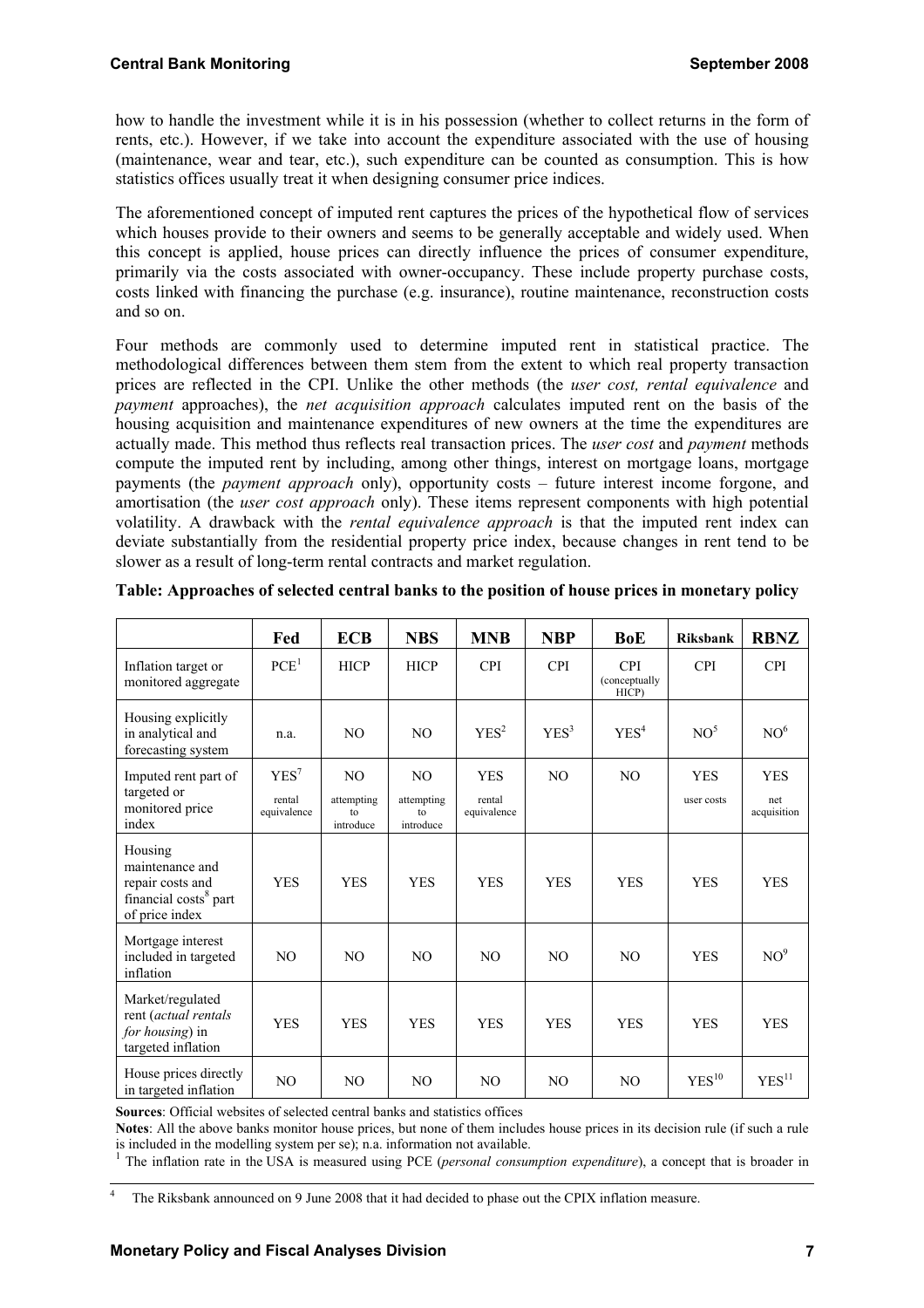some areas than the CPI.

2 The Hungarian QPM (*Quarterly Projection Model*) contains a consumption function that also models property wealth (the *housing effect*); property investment and house prices also enter the model.

<sup>3</sup> The Polish central bank on 30 June 2008 unveiled its new macroeconomic model NECMOD, which incorporates the housing market and models both the supply and demand sides of that market. 4

<sup>4</sup> The main model (BEQM) directly includes an asset price channel, which models the wealth effect and includes housing in

addition to financial assets.<br><sup>5</sup> The Riksbank's main model (RAMSES) does not include house prices, but an ancillary analytical tool focused on the housing sector is under development.

<sup>6</sup> In the model, the household expenditure gap strongly affects the output gap owing to the strong representation of households in total income (around 66%). The effect on household expenditure goes via interest rate changes to mortgage interest rates and property investment. Neither house prices nor property market developments are included. However, financial wealth and household debt are modelled. 7

 $\frac{7}{1}$  Owner-occupied housing is treated in PCE as if the owner charged himself rent.

 $^8$  i.e. prices of financial services such as insurance, fees and some property-related taxes.

<sup>9</sup> Mortgage interest and other financing costs are not included in the CPI but are monitored and reported as "CPI All Groups plus Interest".

 $10$  Via the capital stock index, which captures the acquisition value of housing; a change in the price of a dwelling will

affect the index only if there is a change of owner.<br><sup>11</sup> Included in the CPI in the home ownership subcategory as "purchase of housing". The weight of the item was 50% lower in 2006 (4.66%) than in 1999 (9.85%). Moreover, the three-year average is used for smoothing cyclicality. The purchase value of housing is not included directly; rather, the net increase (change) in the stock of owner-occupied housing is included.

Also relevant, above and beyond the information given in the table, is the fact that the United Kingdom also reports a retail price index (RPI), which differs methodologically and in terms of composition and coverage from the CPI (which conforms to the HICP concept). The user cost approach is used to include imputed rent in the RPI. The RPI is then used to derive the RPIX index, which, unlike the RPI, does not take into account mortgage interest payments. The BoE's inflation target was defined in terms of this index until December 2003. Sweden also uses<sup>4</sup> an ancillary price index, the CPIX, which excludes mortgage interest expenditure and other components from the CPI. Although the CPIX has never been targeted, it has served as an additional source of information regarding the development of inflation.

The inclusion/exclusion of mortgage repayment expenditure from the targeted index is important mainly because if interest payments were a part of inflation, the central bank, in the event of raising nominal rates to combat rising inflation, would paradoxically and counterproductively cause the targeted price index to increase. The magnitude of this increase would depend on the weight of this item in the total index, which is related to the importance of mortgage payments in total household expenditure. The indirect inclusion of house prices via the imputed rent of property owners in standard consumer price indices is currently considered appropriate in the central bank community, as it sends signals to the central bank regarding property market developments. An ECB/ESCB initiative supporting the plan to include private owners' costs associated with the use of dwellings in the HICP goes in this direction. A pilot project to test this approach is currently in progress.

To sum up, most of the banks we monitor pay attention to developments in the housing area. House prices rarely enter consumer price indices directly; they are usually substituted by the imputed rent concept. Likewise, direct inclusion of house prices in analytical and forecasting systems is in the minority. Nonetheless, house purchase expenditure in relation to the consumption of economic entities and the investment decisions of agents is often contained in central banks' macroeconomic models. House prices do not play a very important role explicitly in central bank decision-making, but the related consumer spending is in many cases captured in the monetary policy relevant consumer price indices.